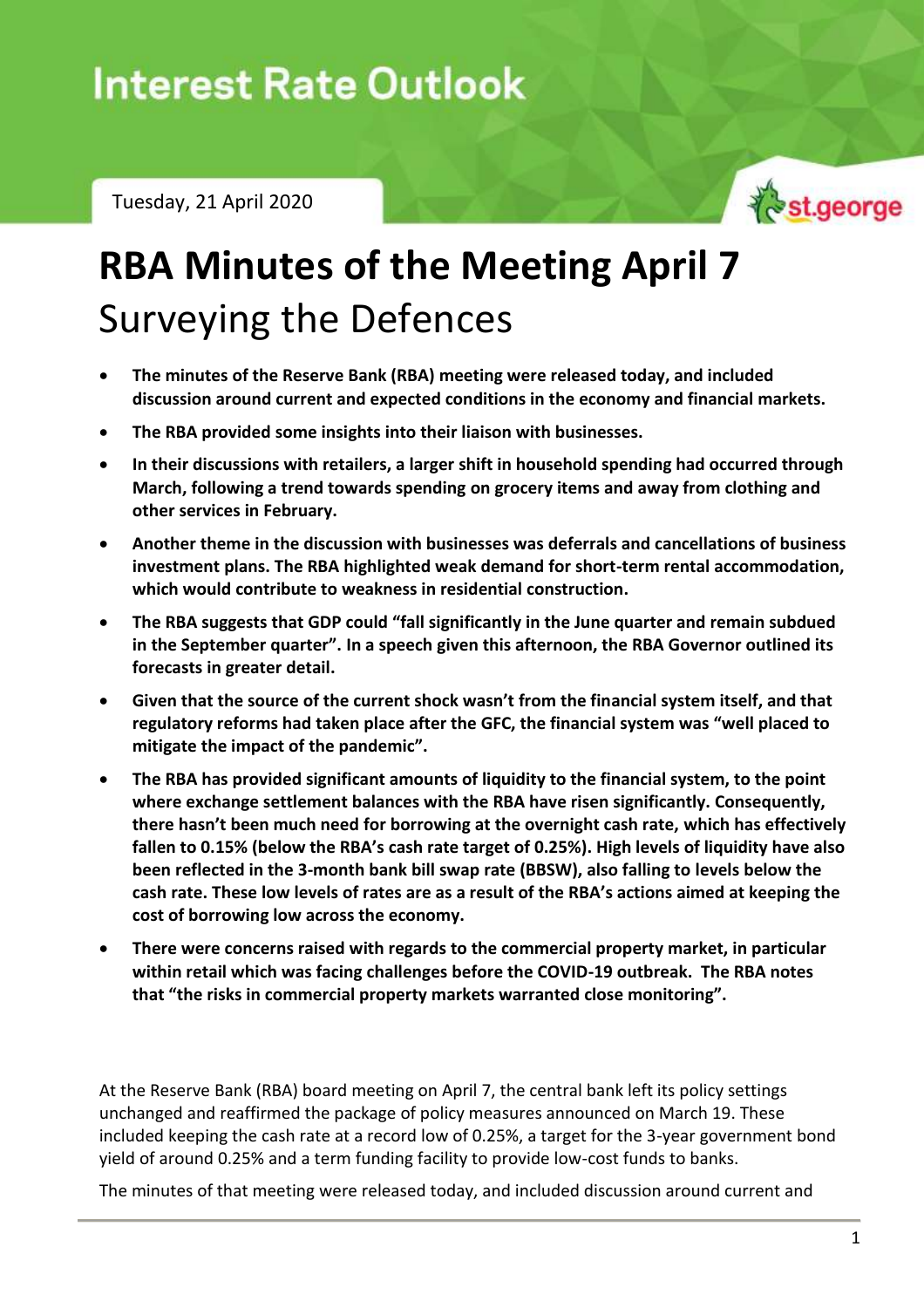expected conditions in the economy and financial markets.

While most of the available economic data pre-dated the bulk of social distancing restrictions implemented in late March, the RBA provided some insights into their liaison with businesses.

In their discussions with retailers, a larger shift in household spending had occurred through March, following a trend towards spending in grocery stores and away from clothing and other services in February. Household spending was expected to be much weaker, reflecting the inability of consumers to spend on travel, dining out and some recreational services.

Another theme in the discussion with businesses was deferrals and cancellations of business investment plans. The RBA highlighted weak demand for short-term rental accommodation, which would contribute to weakness in residential construction.

These anecdotes are consistent with the expectation of a sharp economic contraction. The RBA suggests that GDP could "fall significantly in the June quarter and remain subdued in the September quarter".

Industries most affected by the current restrictions were real estate, hospitality and tourism, and many parts of retail. Less affected industries included healthcare, utilities and mining.

The Government's JobKeeper package was highlighted as being of significant support, but while it would "increase the number of people remaining employed, household incomes were expected to be much lower". The extensive government support would provide a safety net for households and provide a "cushion", but that "it was unlikely that these policies would provide a strong boost to spending" given the restrictions on non-essential activities.

There was discussion around the current crisis and the impact on financial stability. Given that source of the current shock wasn't from the financial system itself, and that regulatory reforms had taken place after the GFC, the financial system was "well placed to mitigate the impact of the pandemic".

The RBA has provided significant amounts of liquidity to the financial system, to the point where exchange settlement balances with the RBA have risen significantly. Consequently, there hasn't been much need for borrowing at the overnight cash rate, which has effectively fallen to 0.15% (below the RBA's cash rate target of 0.25%).

High levels of liquidity have also been reflected in the 3-month bank bill swap rate (BBSW), also falling to levels below the cash rate. These low levels of rates are as a result of the RBA's actions aimed at keeping the cost of borrowing low across the economy.With regards to the housing market, the RBA noted that there would be "very little turnover in the housing market" so it was "unclear how it would affect residential property prices".

Concerns were, however, more heightened in relation to the commercial property market, noting that conditions were deteriorating. The RBA singled out the retail property market, which was facing challenging conditions even before the COVID-19 outbreak. Retail commercial tenants were seeking significant rental relief. The RBA notes that "the risks in commercial property markets warranted close monitoring".

On the global economy, GDP was projected to contract by at least 10% in the US, Europe and China over a couple of quarters. Contractions in Asia were expected to be smaller, but still significant.

We are all looking forward to a recovery once economic activity can restart. The RBA notes that "a recovery was expected once the COVID-19 outbreak was contained, but members noted that the timing and speed of that recovery was highly uncertain and the possibility of renewed outbreaks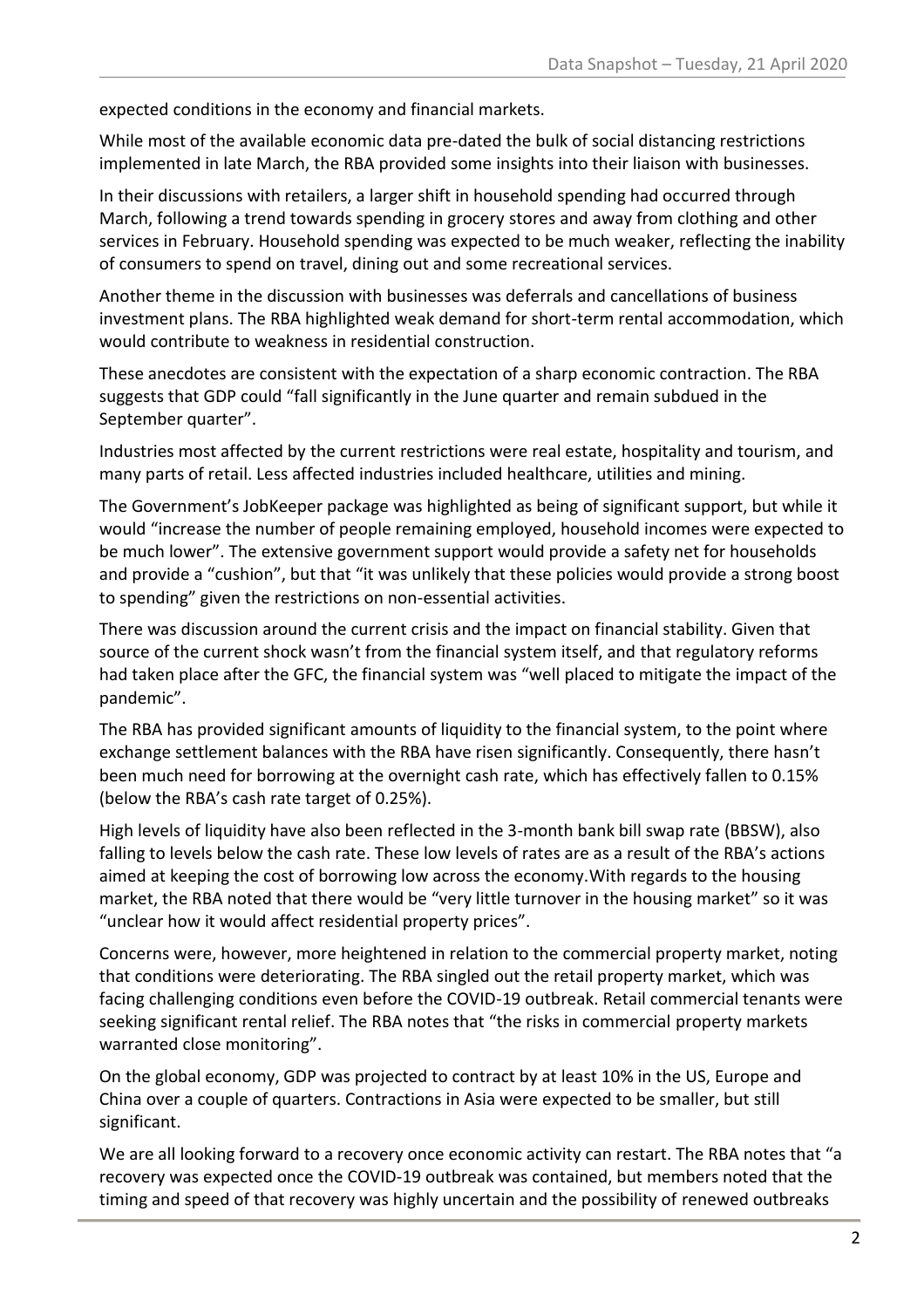presented an additional downside risk."

**Janu Chan, Senior Economist** Ph: 02-8253-0898